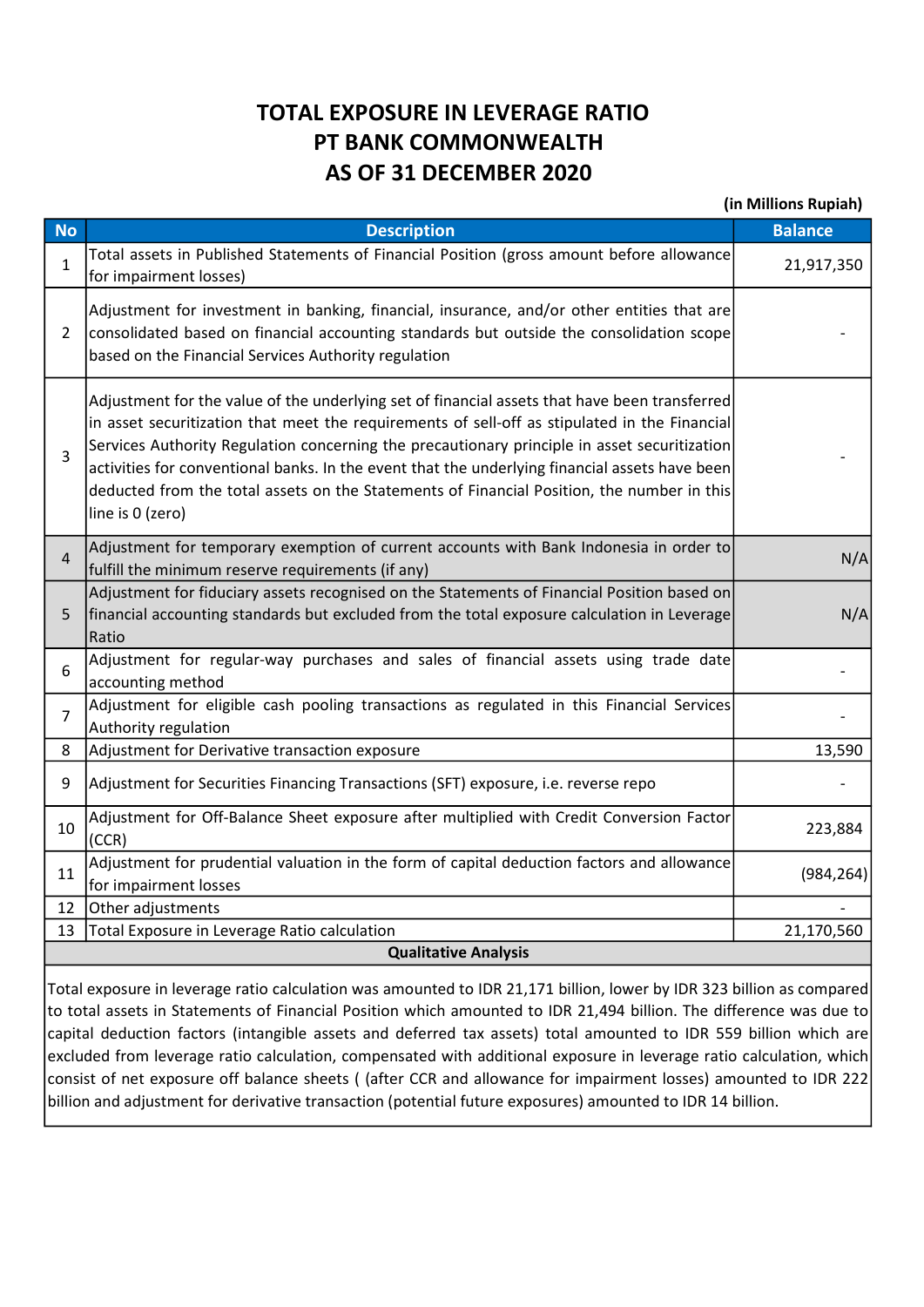## LEVERAGE RATIO CALCULATION PT BANK COMMONWEALTH AS OF 31 DECEMBER 2020

(in Millions Rupiah)

| <b>No</b>      | <b>Description</b>                                                                                                                                                                                    | <b>Period</b>            |            |  |  |  |
|----------------|-------------------------------------------------------------------------------------------------------------------------------------------------------------------------------------------------------|--------------------------|------------|--|--|--|
|                |                                                                                                                                                                                                       | 31-Dec-20                | 30-Sep-20  |  |  |  |
|                | <b>Asset Exposures in Statements of Financial Position</b>                                                                                                                                            |                          |            |  |  |  |
| $\mathbf{1}$   | Asset exposures in Statements of Financial Position including collateral<br>assets, but excluding derivative transactions and SFT exposures (gross)<br>amount before allowance for impairment losses) | 21,550,832               | 21,785,104 |  |  |  |
| $\overline{2}$ | Gross-up for derivatives collateral provided to the counterparties which<br>result in decreased total assets exposure in balance sheet due to the<br>financial accounting standard implementation     |                          |            |  |  |  |
| 3              | (Deduction of receivable assets for cash variation margin provided in<br>derivative transactions)                                                                                                     |                          |            |  |  |  |
| 4              | (Adjustment for carrying amount securities received under SFT exposure<br>that are recognised as an asset)                                                                                            |                          |            |  |  |  |
| 5              | (Allowance for impairment losses on assets based on financial accounting<br>standard)                                                                                                                 | (423, 292)               | (399, 625) |  |  |  |
| 6              | (Asset that are taken into account as Tier I capital deduction factor referred<br>to the Financial Services Authority regulation concerning minimum capital<br>requirement for conventional banks)    | (558, 514)               | (545, 951) |  |  |  |
| $\overline{7}$ | <b>Total Asset Exposures in Statements of Financial Position</b>                                                                                                                                      | 20,569,026               | 20,839,528 |  |  |  |
|                | <b>Derivative Transaction Exposures</b>                                                                                                                                                               |                          |            |  |  |  |
| 8              | Replacement cost associated with all derivative transactions, both in the<br>case of eligible cash variation margin or netting-off agreement that meet<br>certain requirements                        | 10,776                   | 66         |  |  |  |
| 9              | Add-on amounts for PFE associated with all derivative transactions                                                                                                                                    | 10,511                   | 12,173     |  |  |  |
| 10             | (Exemption on derivative transactions exposure that are settled through<br>CCP)                                                                                                                       | N/A                      | N/A        |  |  |  |
| 11             | Adjustment for effective notional amount from credit derivatives                                                                                                                                      |                          |            |  |  |  |
| 12             | (Adjustment for effective notional amount offsets and add-on deductions <br>for credit derivatives sales transactions)                                                                                |                          |            |  |  |  |
| 13             | <b>Total Derivative Transaction Exposures</b>                                                                                                                                                         | 21,287                   | 12,239     |  |  |  |
|                | <b>Securities Financing Transaction (SFT) Exposures</b>                                                                                                                                               |                          |            |  |  |  |
| 14             | Gross carrying amount of SFT assets                                                                                                                                                                   | 358,821                  | 700,504    |  |  |  |
| 15             | (Netted amounts of cash payables and cash receivables)                                                                                                                                                |                          |            |  |  |  |
| 16             | Counterparties credit risk for SFT assets referred to current exposure<br>calculation as regulated in the attachment of this Financial Services<br>Authority regulation                               |                          |            |  |  |  |
| 17             | Agent transaction exposures                                                                                                                                                                           | $\overline{\phantom{a}}$ |            |  |  |  |
| 18             | <b>Total SFT Exposures</b>                                                                                                                                                                            | 358,821                  | 700,504    |  |  |  |
|                | <b>Off Balance Sheets Exposures</b>                                                                                                                                                                   |                          |            |  |  |  |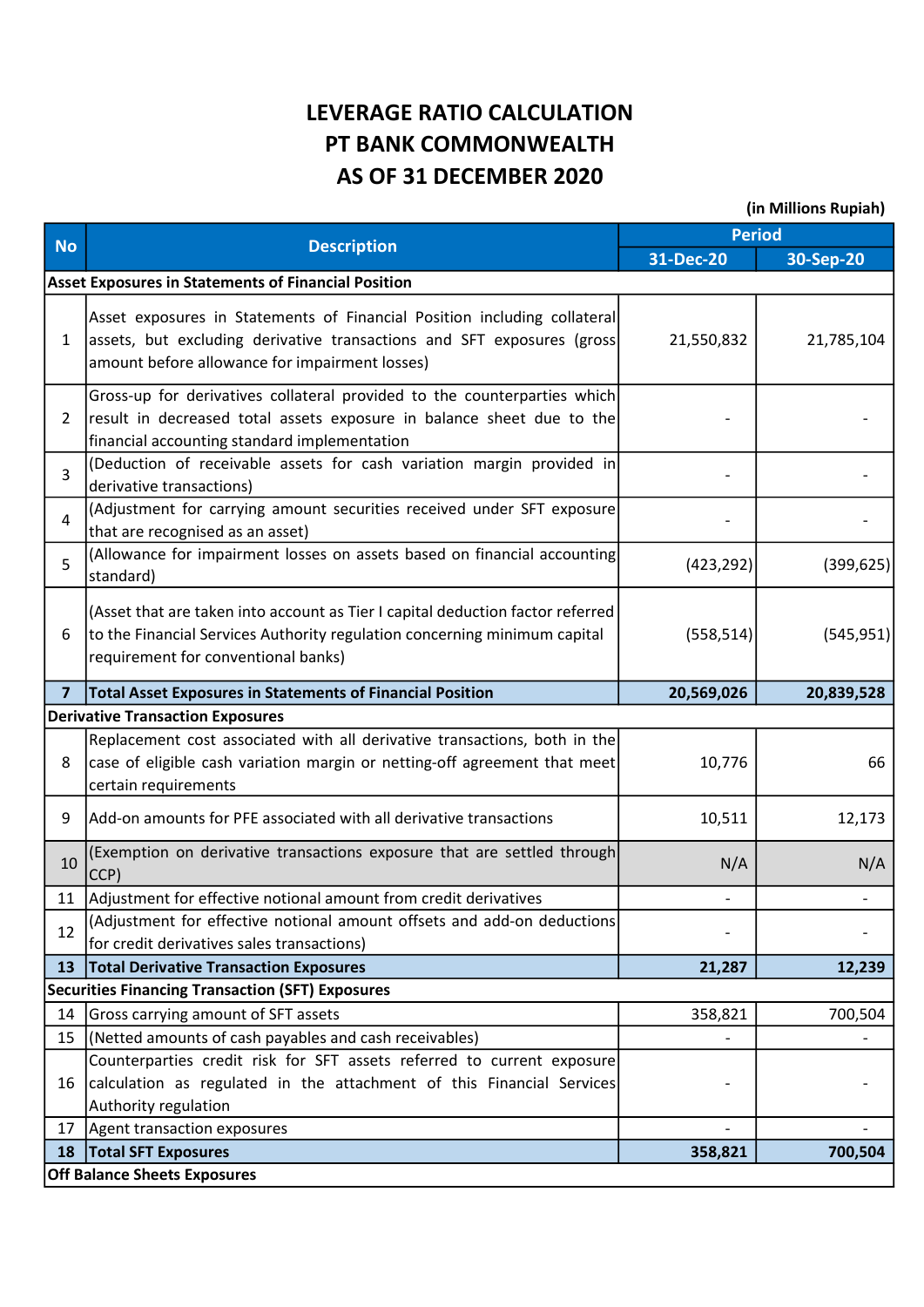| <b>No</b> | <b>Description</b>                                                                                                                                                                                                                                                           | <b>Period</b> |             |
|-----------|------------------------------------------------------------------------------------------------------------------------------------------------------------------------------------------------------------------------------------------------------------------------------|---------------|-------------|
|           |                                                                                                                                                                                                                                                                              | 31-Dec-20     | 30-Sep-20   |
| 19        | Outstanding all commitment and contingency liabilities at gross amount,<br>before allowance for impairment losses                                                                                                                                                            | 2,136,847     | 2,151,906   |
| 20        | (Adjustment for credit conversion factors)                                                                                                                                                                                                                                   | (1,912,963)   | (1,925,302) |
| 21        | (Allowance for impairment loss on Off Balance Sheets in accordance with<br>financial accounting standard)                                                                                                                                                                    | (2, 458)      | (1,662)     |
| 22        | <b>Total Off Balance Sheets Exposures</b>                                                                                                                                                                                                                                    | 221,426       | 224,942     |
|           | <b>Capital and Total Exsposure</b>                                                                                                                                                                                                                                           |               |             |
| 23        | Tier 1 Capital                                                                                                                                                                                                                                                               | 3,312,106     | 3,348,711   |
| 24        | <b>Total Exposure</b>                                                                                                                                                                                                                                                        | 21,170,560    | 21,777,213  |
|           | <b>Leverage Ratio</b>                                                                                                                                                                                                                                                        |               |             |
| 25        | Leverage Ratio, including the impact of temporary exemption on current<br>accounts with Bank Indonesia in order to fulfill the minimum reserve<br>requirements (if any)                                                                                                      | 15.64%        | 15.38%      |
| 25a       | Leverage Ratio, excluding the impact of temporary exemption on current<br>accounts with Bank Indonesia in order to fulfill the minimum reserve<br>requirements (if any)                                                                                                      | 15.64%        | 15.38%      |
| 26        | Minimum Leverage Ratio requirement                                                                                                                                                                                                                                           | 3.00%         | 3.00%       |
| 27        | Leverage Ratio buffer                                                                                                                                                                                                                                                        | N/A           | N/A         |
|           | <b>Disclosure of Average Balance</b>                                                                                                                                                                                                                                         |               |             |
| 28        | Average balance of gross carrying amount of SFT assets, after adjustment<br>for sales accounting transactions that are calculated on a net with cash<br>payables in SFT and cash receivables in SFT during the quarter                                                       | 756,491       | 554,622     |
| 29        | Outstanding balance of gross carrying amount of SFT assets, after<br>adjustment for sales accounting transactions that are calculated on a net<br>with cash payables in SFT and cash receivables in SFT as of end of quarter                                                 | 358,821       | 700,504     |
| 30        | Total exposure, including the impact of temporary exemption on current<br>accounts with Bank Indonesia in order to fulfill the minimum reserve<br>requirements (if any), taken into account average balance of gross carrying<br>amount of SFT assets as mentioned in row 28 | 21,568,230    | 21,631,331  |
| 30a       | Total exposure, excluding the impact of temporary exemption on current<br>accounts with Bank Indonesia in order to fulfill the minimum reserve<br>requirements (if any), taken into account average balance of gross carrying<br>amount of SFT assets as mentioned in row 28 | 21,568,230    | 21,631,331  |
| 31        | Leverage Ratio, including the impact of temporary exemption on current<br>accounts with Bank Indonesia in order to fulfill the minimum reserve<br>requirements (if any), taken into account average balance of gross carrying<br>amount of SFT assets as mentioned in row 28 | 15.36%        | 15.48%      |